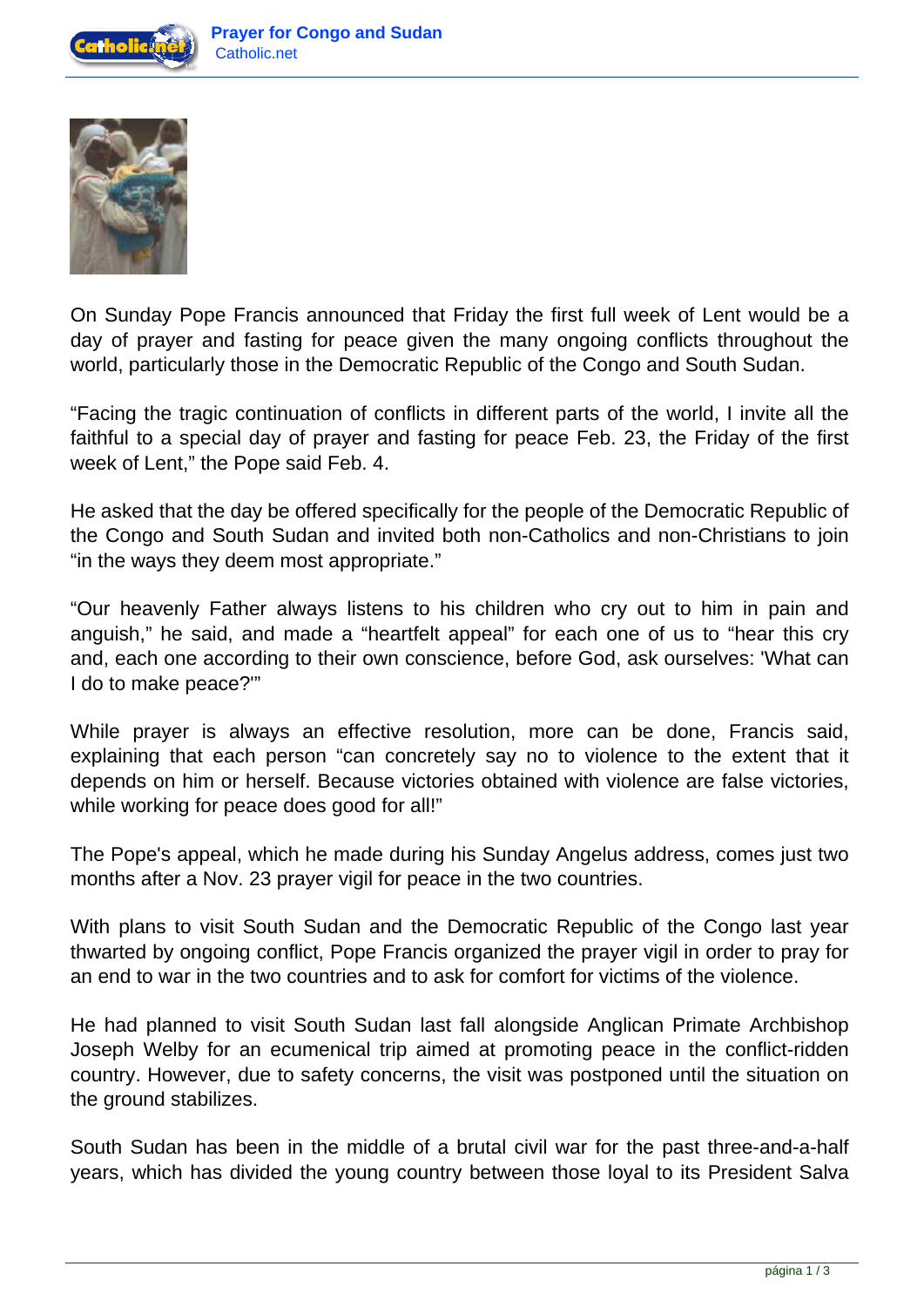

Kiir and those loyal to former vice president Reik Machar. The conflict has also bred various divisions of militia and opposition groups.

Since the beginning of the war, some 4 million citizens have left the violence-stricken country in hopes of finding peace, food and work. In August 2017 Uganda received the one-millionth South Sudanese refugee, highlighting the urgency of the crisis as the world's fastest growing refugee epidemic.

For those who haven't fled the nation, many internally displaced persons (IDPs) have sought refuge in churches for protection from violence. Most IDPs are typically women, children and those who have lost their families in the war.

Many are too fearful to stay in their homes because they know they could be killed, tortured, raped or even forced to fight. And despite successful partnerships between the local Church, aid agencies and the government, refugees in many areas still need a proper supply of food.

On Friday the U.S. banned the export of weapons sales in South Sudan and urged other nations to do the same over growing frustration at the country's inability to put an end to the conflict.

In the Democratic Republic of the Congo, political unrest first erupted in 2015 after a bill was proposed which would potentially delay the presidential and parliamentary elections. The bill was widely seen by the opposition as a power grab on the part of Kabila.

Relations between the government and the opposition deteriorated further when a Kasai chief was killed last August, after calling on the central government to quit meddling in the territory, insisting it be controlled by the local leaders.

Catholic bishops in the country had helped to negotiate an agreement, which hoped to prevent a renewed civil war by securing an election this year for the successor of President Kabila. However, in January of this year, the bishops said the agreement was expected to fail unless both parties were willing to compromise. In March, the bishops withdrew from mediation talks.

With a history of bloody ethnic rivalries and clashes over resources, fears have developed that the violence in Kasai, a hub for political tension, will spread to the rest of the nation and even lead to the involvement of neighboring countries.

In the past year alone, more than 3,300 people have been killed in the Democratic Republic of the Congo's Kasai region. The death toll includes civilians caught in the crossfire of a brutal fight between the Congolese army and an opposing militia group.

According to the Guardian, violence in the east of the country in recent weeks has